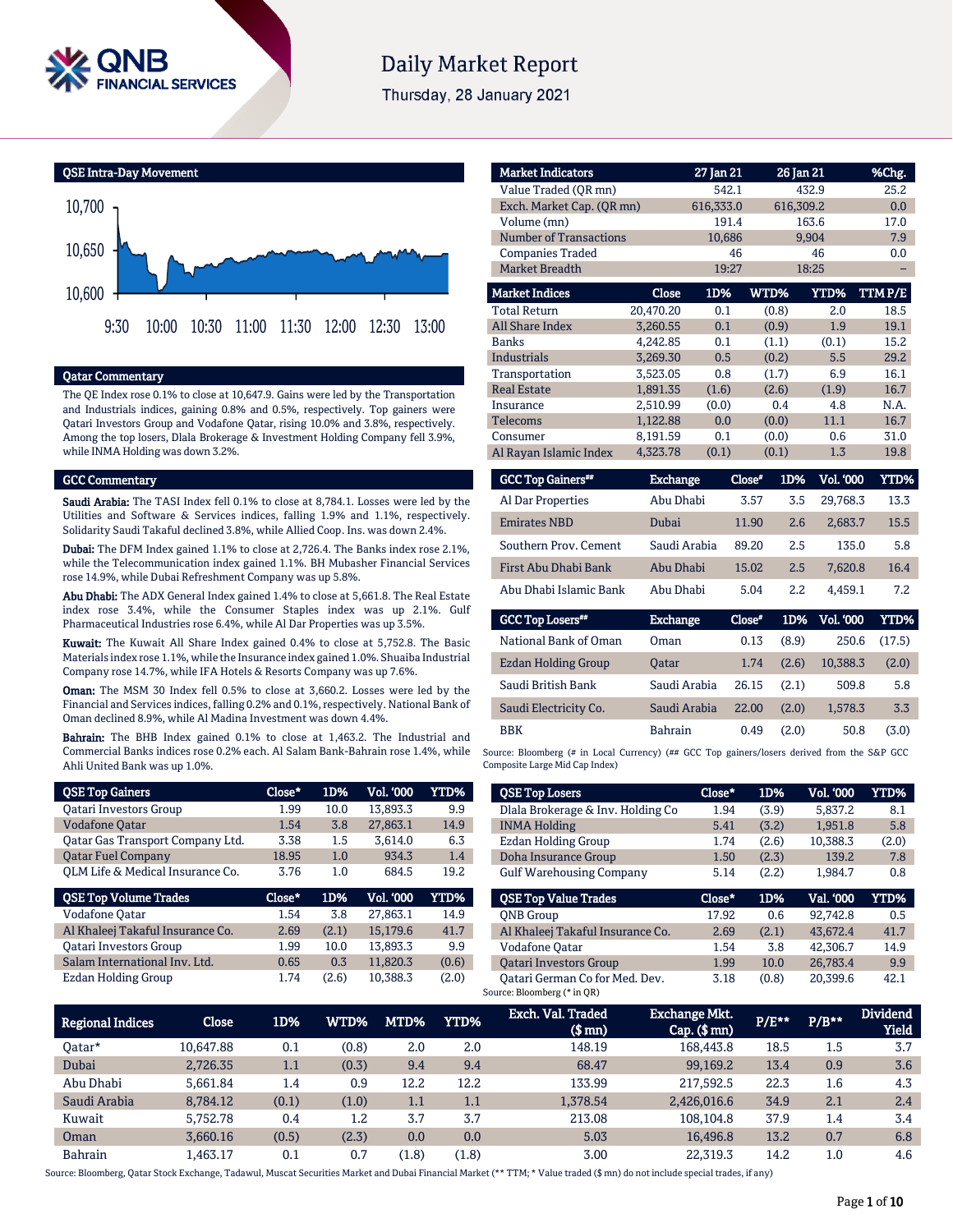# Qatar Market Commentary

- The QE Index rose 0.1% to close at 10,647.9. The Transportation and Industrials indices led the gains. The index rose on the back of buying support from Foreign shareholders despite selling pressure from Qatari, GCC and Arab shareholders.
- Qatari Investors Group and Vodafone Qatar were the top gainers, rising 10.0% and 3.8%, respectively. Among the top losers, Dlala Brokerage & Investment Holding Company fell 3.9%, while INMA Holding was down 3.2%.
- Volume of shares traded on Wednesday rose by 17.0% to 191.4mn from 163.6mn on Tuesday. Further, as compared to the 30-day moving average of 187.2mn, volume for the day was 2.3% higher. Vodafone Qatar and Al Khaleej Takaful Insurance Company were the most active stocks, contributing 14.6% and 7.9% to the total volume, respectively.

| <b>Overall Activity</b>        | Buy %*   | Sell %* | Net (QR)       |
|--------------------------------|----------|---------|----------------|
| Oatari Individuals             | 38.28%   | 42.21%  | (21,325,152.0) |
| <b>Oatari Institutions</b>     | 11.47%   | 13.23%  | (9,514,526.8)  |
| Oatari                         | 49.75%   | 55.44%  | (30,839,678.8) |
| <b>GCC</b> Individuals         | 0.84%    | 0.88%   | (216, 868.8)   |
| <b>GCC</b> Institutions        | 2.22%    | 3.05%   | (4,543,426.8)  |
| <b>GCC</b>                     | 3.05%    | 3.93%   | (4,760,295.6)  |
| Arab Individuals               | 11.44%   | 11.69%  | (1,339,094.6)  |
| <b>Arab Institutions</b>       | $0.00\%$ | 0.06%   | (317, 983.0)   |
| Arab                           | 11.44%   | 11.75%  | (1,657,077.6)  |
| Foreigners Individuals         | 3.32%    | 2.81%   | 2,741,198.0    |
| <b>Foreigners Institutions</b> | 32.44%   | 26.07%  | 34,515,854.0   |
| <b>Foreigners</b>              | 35.76%   | 28.88%  | 37,257,051.9   |

Source: Qatar Stock Exchange (\*as a % of traded value)

#### Earnings Releases, Global Economic Data and Earnings Calendar

#### Earnings Releases

| <b>Company</b> | Market       | Currencv | 'Revenue (mn) ,<br>402020 | <b>% Change</b><br>YoY | <b>Operating Profit</b><br>$(mn)$ 402020 | % Change<br>YoY | <b>Net Profit</b><br>$(mn)$ 402020 | <b>M</b> Change<br>YoY |
|----------------|--------------|----------|---------------------------|------------------------|------------------------------------------|-----------------|------------------------------------|------------------------|
| Savola Group   | Saudi Arabia | SR       | 5.183.3                   | $-0.9%$                | 224.4                                    | $-28.1%$        | 44.                                | $-67.4%$               |
|                |              |          |                           |                        |                                          |                 |                                    |                        |

Source: Company data, DFM, ADX, MSM, TASI, BHB.

#### Global Economic Data

| Date <sup>'</sup> | Market | Source                                  | Indicator                        | Period    | Actual  | Consensus | Previous |
|-------------------|--------|-----------------------------------------|----------------------------------|-----------|---------|-----------|----------|
| 01/27             | US     | Mortgage Bankers Association            | <b>MBA Mortgage Applications</b> | $22$ -Jan | $-4.1%$ | -         | 1.9%     |
| 01/27             | France | <b>INSEE National Statistics Office</b> | <b>Consumer Confidence</b>       | Jan       | 92      | 94        | 95       |

Source: Bloomberg (s.a. = seasonally adjusted; n.s.a. = non-seasonally adjusted; w.d.a. = working day adjusted)

#### Earnings Calendar

| -<br><b>Tickers</b> | <b>Company Name</b>                           | Date of reporting 4Q2020 results | No. of days remaining | <b>Status</b> |
|---------------------|-----------------------------------------------|----------------------------------|-----------------------|---------------|
| QIGD                | <b>Oatari Investors Group</b>                 | $1-Feb-21$                       | 4                     | Due           |
| <b>VFQS</b>         | <b>Vodafone Qatar</b>                         | $2$ -Feb-21                      | 5                     | Due           |
| <b>UDCD</b>         | <b>United Development Company</b>             | 3-Feb-21                         | 6                     | Due           |
| QAMC                | <b>Qatar Aluminum Manufacturing Company</b>   | $4$ -Feb-21                      | 7                     | Due           |
| QGTS                | Qatar Gas Transport Company Limited (Nakilat) | $7-Feb-21$                       | 10                    | Due           |
| <b>BRES</b>         | <b>Barwa Real Estate Company</b>              | 8-Feb-21                         | 11                    | Due           |
| QCFS                | Oatar Cinema & Film Distribution Company      | 8-Feb-21                         | 11                    | Due           |
| <b>IQCD</b>         | <b>Industries Oatar</b>                       | 8-Feb-21                         | 11                    | Due           |
| <b>DHBK</b>         | Doha Bank                                     | 8-Feb-21                         | 11                    | Due           |
| <b>QEWS</b>         | Oatar Electricity & Water Company             | 14-Feb-21                        | 17                    | Due           |
| <b>ORDS</b>         | Ooredoo                                       | 14-Feb-21                        | 17                    | Due           |
| QIMD                | <b>Qatar Industrial Manufacturing Company</b> | 14-Feb-21                        | 17                    | Due           |
| <b>GISS</b>         | <b>Gulf International Services</b>            | 18-Feb-21                        | 21                    | Due           |
| <b>MPHC</b>         | Mesaieed Petrochemical Holding Company        | 23-Feb-21                        | 26                    | Due           |
| <b>MERS</b>         | Al Meera Consumer Goods Company               | 23-Feb-21                        | 26                    | Due           |

Source: QSE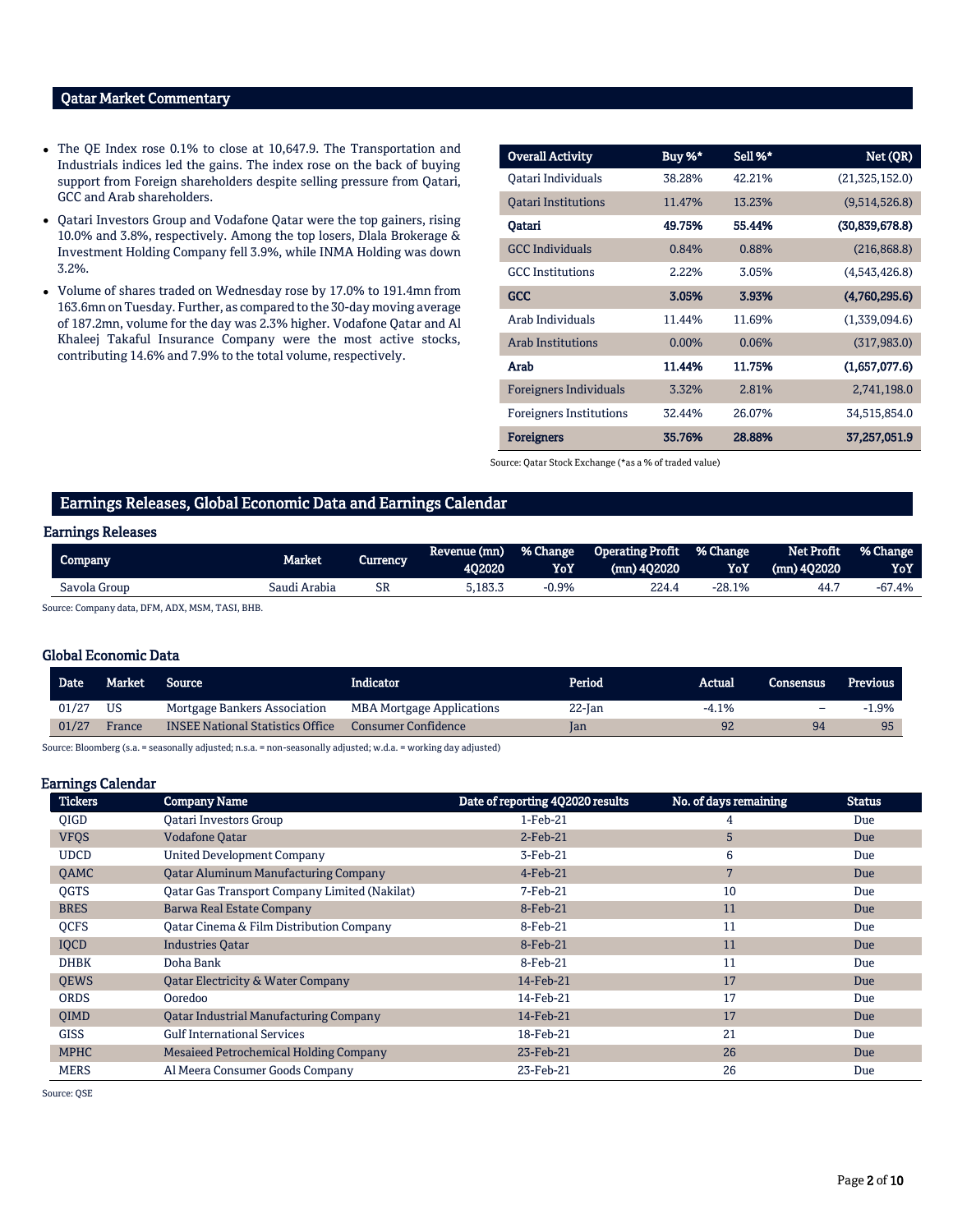# News

#### Qatar

 CBQK's net profit declines 72.9% YoY and 42% QoQ in 4Q2020, below our estimate – The Commercial Bank's (CBQK) net profit declined 72.9% YoY (-42.0% QoQ) to QR146.8mn in 4Q2020, below our estimate of QR349.2mn (variation of -58.0%). Net interest income decreased 24.2% YoY in 4Q2020 to QR776.5mn. However, on QoQ basis Net interest income gained 3.1%. The company's net operating income came in at QR1,162.5mn in 4Q2020, which represents a decrease of 22.2% YoY. However, on QoQ basis net operating income rose 7.9%. The bank's total assets stood at QR153.6bn at the end of December 31, 2020, up 4.1% YoY (+7.3% QoQ). Loans and advances to customers were QR96.7bn, registering a rise of 9.9% YoY (+6.9% QoQ) at the end of December 31, 2020. Customer deposits declined 0.7% YoY to reach QR75.8bn at the end of December 31, 2020. However, on QoQ basis Customer deposits rose 3.6%. In FY2020, CBQK recorded net profit of QR1,301.2mn as compared to QR2,021.0mn in FY2019. EPS amounted to QR0.27 in FY2020 as compared to QR0.44 in FY2019. The bank's board of directors has proposed a dividend distribution to shareholders of QR0.1 per share, i.e. 10% of the nominal share value. The financials and proposed dividend distribution are subject to the Qatar Central Bank approval and endorsement by shareholders at the bank's Annual General Meeting. The Commercial Bank's group CEO, Joseph Abraham said, "It was a challenging environment brought on by the COVID-19 pandemic, but the bank demonstrated resilience at the business and operating income level a result of the strong execution of our five-year strategic plan, which enabled us to swiftly adapt to the new operating environment. The Group reported normalized operating profit of QR3.1bn in 2020, up 14.1% compared to the previous year, driven by improved consolidated net interest income. On an actual basis, consolidated operating profit was up by 0.7%. Consolidated net profit declined 35.6% to QR1.3bn, impacted by impairments to our associate UAB and increased provisioning due to the COVID-19 pandemic, as well as difficult market conditions in Turkey, which impacted Alternatif Bank. Group net interest income for 2020 increased by 4.6% to QR3.1bn compared to the same period last year. Adjusting for the impact of IFRS 2, FY 2020 net interest income increased 17.7%. The improvement was driven by the effective management of our cost of funding to ensure that our cost of deposits declined faster that our asset yields. Consequently, despite a reduction in total fees and other income due to lower spends on credit cards due to reduced international travel, total operating income increased 9.9% on a normalized basis. On an actual basis, operating income for 2020 was QR4.2bn compared with QR4.3bn in the previous year. Total fees and other income declined 6.8% on a normalized basis in 2020 compared to the previous year, due to reduced card spends as mentioned above and also a reduction in investment income. The decline in investment income was partially offset by gains in FX and trading income as our remittance and trade services continued to expand. On an actual basis, total fees and other income in 2020 was QR1.1bn. Normalized consolidated operating profit increased 14.1% in 2020 compared to the previous year. On

an actual basis, consolidated operating profit was stable at QR3.1bn. Growth was driven by improving NIMs and our focus on cost optimization. The Commercial Bank's cost to income ratio improved to 25.9% from 28.3% in the previous year, as we continue to invest in technology and streamline our operations." Abraham stated, "Net provisioning in 2020 increased 56.6% compared to the previous year despite strong recoveries, reflecting our prudent approach of factoring in the COVID-19 impact on our ECL models. Due to these increased COVID model impacts, cost of risk was 95 bps higher than the previous year of 68 bps. Our NPL ratio improved to 4.3% in 2020 compared to 4.9% in the previous year due to resolution of certain cases. Group loans and advances were QR96.7bn at the end of 2020, up 9.9% compared to the same period in the previous year supported by strong public sector borrowing. Our customer deposits were stable at QR75.8bn, whilst our focus on low-cost deposits continues to yield results, with consolidated low-cost deposits growing 24.8% during the period, contributing to the improvement in NIMs." Abraham added, "Alternatif Bank's performance in 2020 was impacted by the softening of the Turkish economy and an 18.5% depreciation of the Turkish lira during the period. Despite these challenges, Alternatif Bank reported a profit of QR57.5mn during the year supported by an 11% improvement in operating expenses as the bank focused on driving efficiency." (QNB FS Research, QSE, Gulf-Times.com)

 KCBK's net profit declines 6.4% YoY and 23.6% QoQ in 4Q2020, below our estimate – Al Khalij Commercial Bank's (KCBK) net profit declined 6.4% YoY (-23.6% QoQ) to QR139.4mn in 4Q2020, below our estimate of QR158.3mn (variation of -11.9%). Net Interest Income increased 48.7% YoY and 5.3% QoQ in 4Q2020 to QR357.3mn. The company's Net Operating income came in at QR379.3mn in 4Q2020, which represents an increase of 34.9% YoY. However, on QoQ basis Net Operating income fell 2.6%. The bank's total assets stood at QR56.5bn at the end of December 31, 2020, up 5.1% YoY (+2.2% QoQ). Loans and Advances to Customers were QR33.9bn, registering a rise of 10.0% YoY (+3.9% QoQ) at the end of December 31, 2020. Customer Deposits rose 5.4% YoY and 2.2% QoQ to reach QR30.8bn at the end of December 31, 2020. In FY2020, KCBK posted net profit of QR683.0mn as compared to QR646.3mn in FY2019. EPS amounted to QR0.17 in FY2020 as compared to QR0.16 in FY2019. The lender's net operating income shot up 21.6% to QR1.43bn in the review period. This was achieved by a combination of selective growth in loans and improving margins by efficiently managing the cost of liabilities. Excluding one-off items, operating costs also remained nearly similar to 2019 levels, at QR330mn. The Board of Directors also recommended the distribution of cash profit of 5.6% of the capital of the bank (QR0.056 per share) for the period ended December 31, 2020 subject to the approval of QCB and General Assembly Meeting. Indicating higher efficiency, the bank's cost-to-income ratio improved to 25.8% in 2020 compared to 27.9% in 2019. The bank's non-performing loans ratio stood at 1.71%, bettering from 1.86% in 2019. The coverage ratio was 107% compared to 131% in 2019. The lender's capital adequacy ratio was at 19.4%, which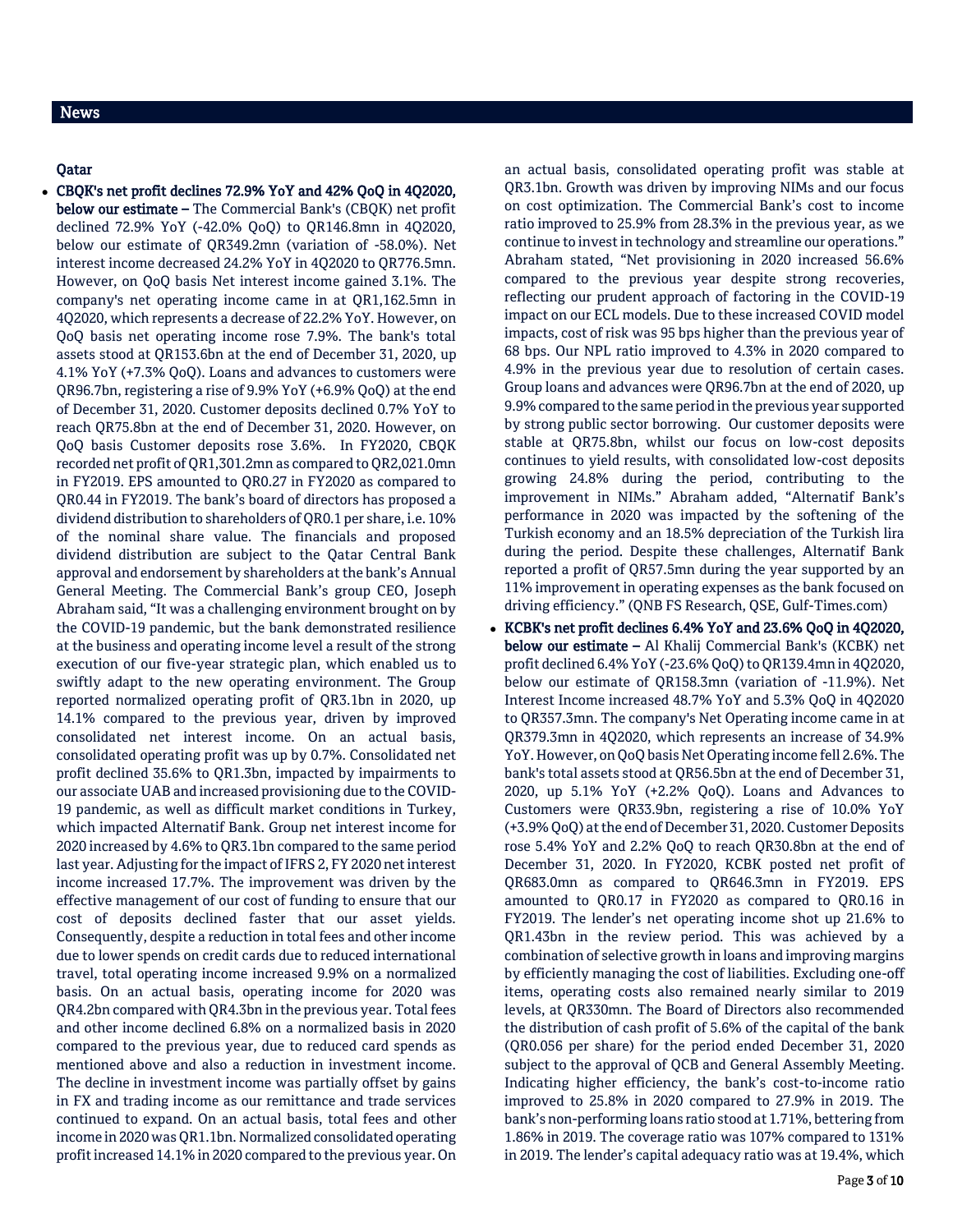is higher than the levels mandated by the Qatar Central Bank and the Bassel Committee norms. KCBK's Chairman and Managing Director, Sheikh Hamad bin Faisal bin Thani al-Thani said, "Al Khaliji ended 2020 on a firm footing, delivering increased profitability of QR683mn. We have achieved this result navigating through a challenging year in the back drop of the COVID-19 pandemic." Highlighting that it has successfully concluded the merger discussions with Masraf Al Rayyan announced earlier in the year; he said this will, once effected, create one of the largest Shari'ah-compliant banks in Qatar and in the Middle East, and contribute positively towards the local economy and Qatar National Vision 2030. "We have delivered these results by increasing operating income by growing our balance sheet as well as improving margins, and at the same time remaining prudent in our provisioning to cater for any potential future impacts of the Covid-19 pandemic," according to Fahad al-Khalifa, Al Khaliji's group Chief Executive. (QNB FS Research, QSE, Gulf-Times.com)

- QNCD's bottom line rises 58.3% YoY and 441.6% QoQ in 4Q2020 – Qatar National Cement Company's (QNCD) net profit rose 58.3% YoY (+441.6% QoQ) to QR67.7mn in 4Q2020. In FY2020, QNCD posted net profit of QR148.5mn as compared to QR172.2mn in FY2019. EPS amounted to QR0.23 in FY2020 as compared to QR0.26 in FY2019. QNCD's board of directors has proposed a dividend distribution to shareholders of QR0.20 per share. (QSE)
- Al Rayan Qatar ETF discloses its financial statements as at and for the period from January 1 to December 31, 2020 – Al Rayan Qatar ETF disclosed its financial statements as at and for the period from January 01, 2020 to December 31, 2020. The statements showed that the net asset value as of December 31, 2020 amounted to QR543,236,200, representing QR2.3858 per unit. In addition, Al Rayan Qatar ETF is expected to pay dividends during the second quarter of 2021. (QSE)
- Group CEO: CBQK eyes \$500mn bond issue in 2021 The Commercial Bank (CBQK) is looking to issue a \$500mn bond this year, according to Group CEO Joseph Abraham. "We are looking at a five-year bond, at least \$500mn, which is the benchmark sum in the international market. In addition to that, we are also exploring additional Tier 1 issuance, which is a sort of capital issuance, again from the international market," Abraham told Gulf Times. He said this will be the first time CBQK would be going to the international market for a Tier 1 issuance. That's different from a senior bond, which is an EMTN issuance. "Both of these we are looking at… as our chief financial officer Rehan Khan mentioned, we believe the markets are very receptive to paper issue from Qatar…the yields are attractive and therefore, we believe there will be a good result," Abraham said. In reply to another question, Abraham noted, "In terms of the lifting of the blockade (on Qatar) and COVID-19 vaccine roll out, they are good for sentiment. I think it lifts the sentiment of the people. In terms of the vaccine, it is not just for Qatar, it is also for the international markets - the international deployment of vaccine. It is definitely a positive for the sentiment. The benefits will be to the hospitality, restaurants, hotels, and travel and retail sectors, in particular. But I think it will take time for all these effects to come through…it is not going to happen overnight. (Gulf-Times.com)
- Qatar registers trade surplus of QR8.6bn in December The foreign merchandise trade balance, which represents the difference between total exports and imports, showed a surplus of QR8.6bn in December, a decrease of about QR5.7bn or 39.8% compared to December 2019, and a decrease of nearly QR0.5bn, or 5.2%, compared to November 2020. According to the preliminary figures of the value of exports of domestic goods, reexports and imports released by the Planning and Statistics Authority (PSA) for December, the total exports of goods including exports of goods of domestic origin and re-exports amounted to around QR17.1bn, showing a decrease of 27.3% compared to December 2019, and increase of 3.3% compared to November 2020.On the other hand, the imports of goods in December 2020 amounted to around QR8.5bn, showing a decrease of 8% over December 2019. However, on a MoM basis, the imports increased by 13.4% compared to November 2020. The YoY decrease in total exports was mainly due to lower exports of petroleum gases and other gaseous hydrocarbons like LNG, condensates, propane, butane and others reaching QR9.4bn approximately in December 2020, a decrease of 36.8%. Exports of petroleum oils and oils from bituminous minerals reached QR3bn, a decrease of 26.7%. Exports of petroleum oils and oils from bituminous minerals, not crude reached QR1.5bn, an increase of 8.2%. In December 2020, India was at the top of the countries of destination of Qatar's exports with close to QR2.83bn, a share of 16.5% of total exports, followed by China with almost QR2.75bn and a share of 16.1%, Japan with about QR2.7bn, a share of 15.7%. In YoY, the group of 'turbojets, turbo propellers and other gas turbines' was at the top of the imported group of commodities with QR0.5bn, showing a decrease of 40.9%. In the second place was 'electrical apparatus for line telephony-telegraphy and telephone sets' with QR0.4bn, showing an increase of 16.4% and in third place was 'parts of aero planes or helicopters' with QR0.2bn, a decrease of 24.1%. In December 2020, China was the leading country of origin of Qatar's imports with about QR1.3bn, a share of 15.2% of the imports, followed by the US with QR1.2bn, a share of 13.7% and Germany with QR0.7bn, a share of 7.7%. (Qatar Tribune, Gulf-Times.com)
- Qatar participates in extraordinary meeting of GCC Trade Cooperation Committee – Qatar has participated in the extraordinary meeting of the GCC Trade Cooperation Committee, which was held via video conferencing. HE the Minister of Commerce and Industry Ali bin Ahmed Al-Kuwari chaired the Qatari delegation. The meeting aims to follow up on the implementation of the Supreme Council of the Gulf Cooperation Council's decisions pertaining to trade reached during the 41st session of GCC Supreme Council Summit on January 5 in Al-Ula, Saudi Arabia. The meeting also touched on several issues and topics of shared interest. (Gulf-Times.com)
- Qatar Airways resumes UAE flights with Dubai service Qatar Airways has resumed flights to the UAE, starting yesterday with a double-daily service to Dubai, followed by a daily flight to Abu Dhabi today. "Passengers in UAE will have the ability to connect to the largest network in the region with over 800 weekly frequencies to more than 120 destinations," the airline tweeted yesterday. (Gulf-Times.com)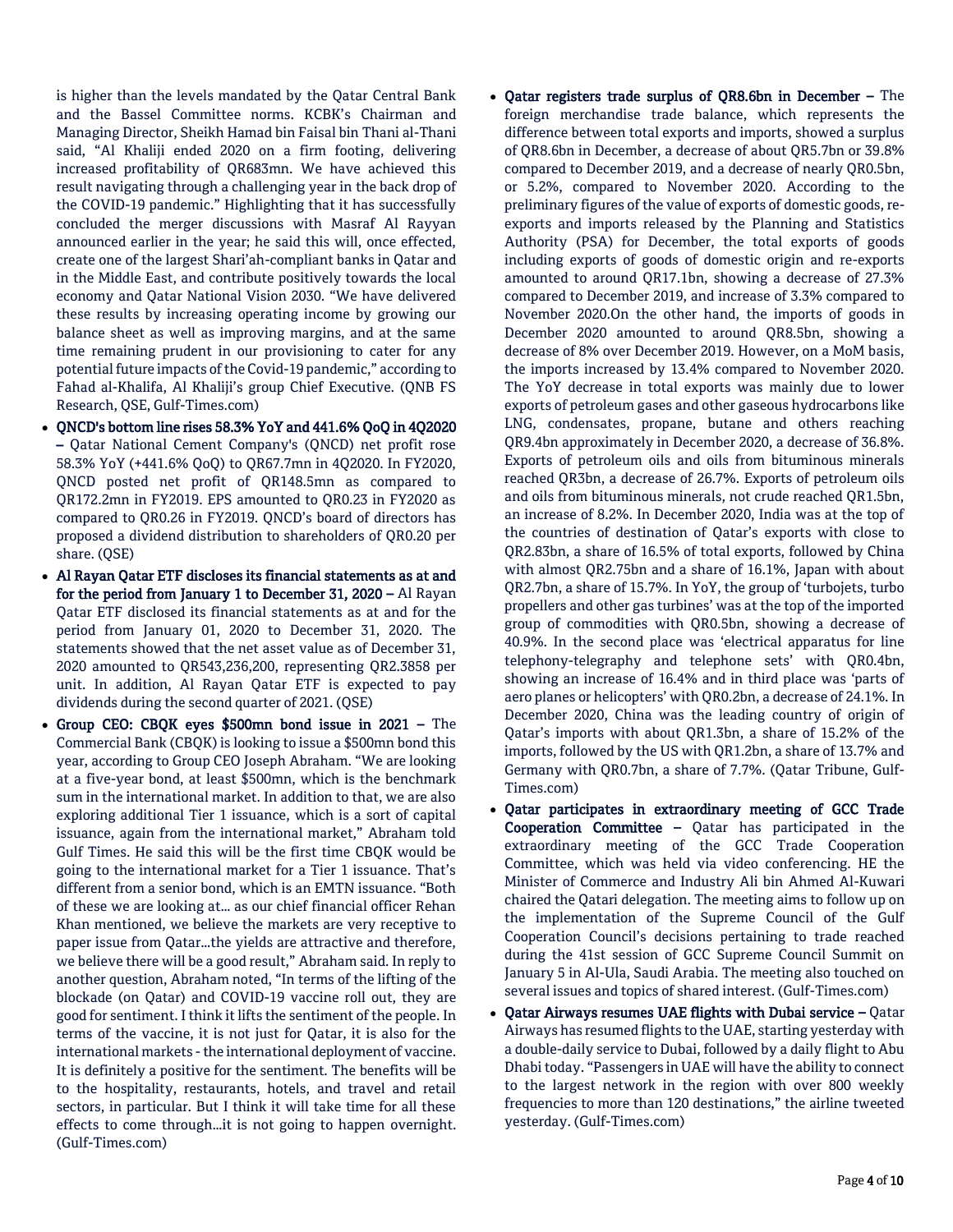## International

- US core capital goods orders rise strongly in boost to business investment – New orders for key US-made capital goods increased for an eighth straight month in December, pointing to solid growth in business spending on equipment in the fourth quarter and likely helping to underpin the economic recovery. The report from the Commerce Department on Wednesday was published ahead of the government's snapshot of fourth-quarter gross domestic product on Thursday, expected to show a sharp slowdown in growth after a historic pace of expansion in the third quarter. The anticipated loss of momentum will likely reflect a resurgence in COVID-19 cases and exhaustion of relief money from the government. The Federal Reserve on Wednesday left its benchmark overnight interest rate near zero and made no change to its monthly bond purchases, noting "the recovery in economic activity and employment has moderated in recent months." Orders for non-defense capital goods excluding aircraft, a closely watched proxy for business spending plans, rose 0.6% last month. These so-called core capital goods orders advanced 1.0% in November. Last month's increase was in line with economists' expectations. Core capital goods orders surged 1.8% YoY in December. Demand has shifted away from services like travel and hospitality towards goods like motor vehicles, electronics and medical equipment during the COVID-19 pandemic. That has contributed to boosting production at factories, though output remains about 2.6% below its pre-pandemic level. (Reuters)
- Fed still in crisis-fighting mode as recovery appears to moderate – The Federal Reserve on Wednesday left its key overnight interest rate near zero and made no change to its monthly bond purchases, pledging again to keep those economic pillars in place until there is a full rebound from the pandemic-triggered recession. That has not happened, and in the statement released after the end of their latest two-day meeting, US central bank policymakers flagged a worrying slowdown in the pace of the recovery. In a news conference after the meeting, Fed Chair Jerome Powell noted the economy's resilience, with major industries like housing, financial services and others adapting to the coronavirus pandemic with new technologies and strategies. But the economy also lost jobs in December, a large chunk of the workforce will likely remain sidelined until the health crisis eases, and Powell said the Fed's rescue effort will not end until those Americans are working again. "You cannot adapt motels, sports venues, movie theaters, restaurants, bars," to function during a pandemic, Powell said. "That is millions and millions of people. You are just going to have to defeat the pandemic ... We have not done it yet. We need to finish the job. It is within our power to do that as a country this year." His language marked a shift in the Fed's rhetoric to both take full account of the potential boost to the economy that could come through widespread vaccinations and immunity, and to acknowledge the long slog the country faces on the road back to full employment. (Reuters)
- Swiss, Britain deepen talks on financial sector agreement The Finance Ministers of Switzerland and Britain deepened talks on Wednesday seeking to reach an agreement on mutual recognition within the financial sector, the Swiss government said. "In addition, Federal Councilor Ueli Maurer and Chancellor

of the Exchequer Rishi Sunak agreed on a normalization in the area of stock exchange equivalence from 3 February 2021," the Swiss finance ministry said in a statement. (Reuters)

- Coronavirus pandemic leads to more UK business closures and start-ups – Britain's coronavirus pandemic has led to widespread businesses closures but also a surge in start-ups as entrepreneurs sought to capitalize on a boom in online shopping, according to data published on Wednesday. The figures showed a 37% rise in business closures and a 24% increase in start-ups compared with a year earlier, both the biggest changes since the data series began four years earlier. Information and communication businesses - covering sectors such as computer programming, motion picture and sound recording and radio and TV broadcasting - accounted for more closures than normal, the Office for National Statistics (ONS) said. But accommodation and food services businesses made up an unusually small share of closures, despite being hit hard by lockdowns since March last year. The ONS said that might reflect the government's emergency support measures for those sectors. Online shopping - which accounted for a record share of spending last year - and related areas such as warehouses and logistics accounted for a lot of the new business creation. New start-ups were smaller than previous years, with an average of 2.7 staff, down from 3.5 before. Businesses which closed were also slightly smaller than before, with an average of 2.6 staff. The ONS classified the figures as 'experimental' and potentially less reliable than longer-running annual data on the number of businesses operating in Britain. (Reuters)
- RICS: UK sees surge in empty shops and offices amid pandemic – Britain saw the biggest rise in vacant shops in over two decades late last year and the sharpest increase in empty offices since the financial crisis, highlighting how the COVID-19 pandemic is reshaping the economy, at least temporarily. The Royal Institution of Chartered Surveyors (RICS) said its quarterly commercial property survey showed a swing in demand towards industrial space - such as warehouses to service booming online shopping - and away from traditional retail and offices. "Both the office and retail sectors continue to see occupier and investor demand diminish, with expectations for rents and capital values remaining deeply negative for the time being," RICS economist Tarrant Parsons said. Surveyors do not expect any rise in office or retail rents for the next year at least. Britain is rolling out COVID vaccines rapidly, but the government expects restrictions to persist for months, and some changes in work patterns and shopping habits may be permanent. Official data last week showed that 45% of working adults were working from home, the highest since June, after new lockdown restrictions came in across Britain earlier this month. RICS said office demand was weaker in London than elsewhere, especially away from prime locations. Non-essential retailers are closed, accelerating a shift towards online shopping, which accounted for 30% of retail spending in December, up from 19% a year earlier. (Reuters)
- German government slashes GDP growth forecast as extended lockdown bites - The German government on Wednesday slashed its growth forecast for Europe's largest economy to 3% this year, a sharp revision from last autumn's estimate of 4.4%, caused by a second coronavirus lockdown. "We are currently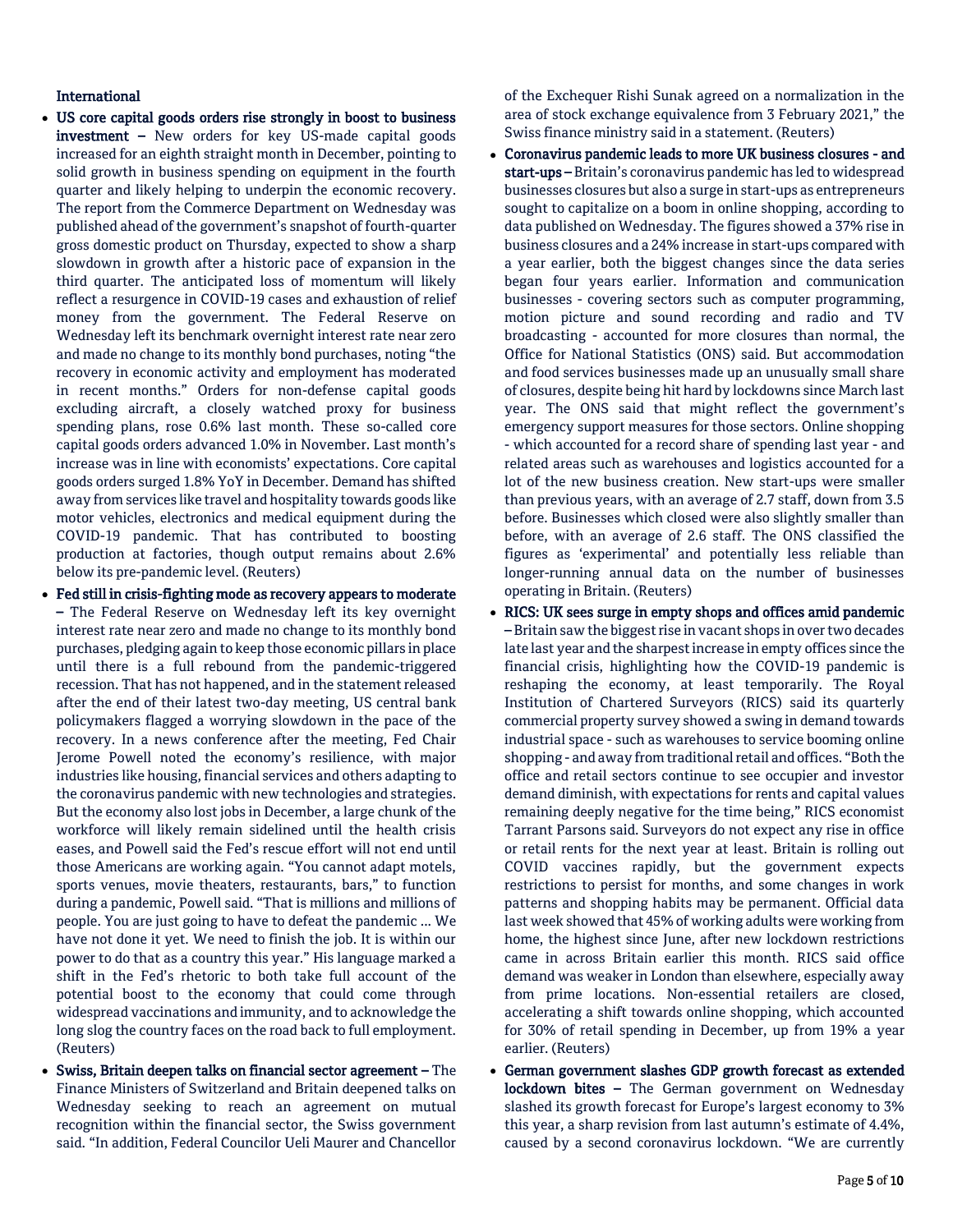seeing a flattening of the number of infections, which is giving hope," Economy Minister Peter Altmaier said, but he cautioned that the situation remained serious because of a more infectious virus variant. "We must therefore not gamble away what has been achieved," Altmaier said, against the backdrop of calls to ease lockdown measures soon. Chancellor Angela Merkel and state leaders agreed last week to extend the lockdown until mid-February as Germany, once a role model for fighting the pandemic, struggles with a second wave and record daily numbers of COVID-19 deaths. Altmaier painted a picture of a two-speed economy in which industry continued to do well while service were was suffering under the curbs that were imposed early in November and tightened in mid-December. "The picture is divided: While industry currently continues to be robust, the service sector is badly affected," Altmaier said, adding that this was slowing down the recovery. (Reuters)

- Minister: German economy to regain pre-crisis level in H2 next year - German Economy Minister Pater Altmaier said on Wednesday he expects that Europe's largest economy will regain its pre-crisis level in the second half of next year. "We expect that the German economy, from the second half of next year, will have regained the level of before the outbreak of the corona(virus) crisis," Altmaier told a news conference. After lockdown measures are lifted, Altmaier expected many sectors would grow quickly. (Reuters)
- Lockdown further lowers German consumer sentiment, GfK survey shows - German consumer morale fell a fourth month in a row heading into February, as extending a stricter lockdown to contain the coronavirus pandemic kept people from going shopping and splashing out, a survey showed on Wednesday. The GfK research institute said its consumer sentiment index, based on a survey of around 2,000 Germans, fell to -15.6 points from a revised -7.5 in January. That marked the lowest reading since June and missed a Reuters forecast of -7.9. Chancellor Angela Merkel and state leaders agreed last week to extend a lockdown until mid-February as Germany, once a role model for fighting the pandemic, struggles with a second wave of infections and high daily numbers of COVID-19 deaths. The stricter lockdown, in place since mid-December, is forcing most shops and schools to close. Restaurants, bars and entertainment venues have been shut since early November. GfK researcher Rolf Buerkl said closing large parts of the retail sector hit the propensity to buy just as hard as it did during the first lockdown in spring last year. Consumer sentiment was likely to remain subdued in March as well, Buerkl said. A sustainable recovery could only be expected once infection numbers declined more, allowing lockdown measures to be eased, he said. "In other words, the recovery that many had hoped for this year will be postponed," Buerkl said. (Reuters)
- China 2020 fiscal spending up 2.8% YoY, revenue falls 3.9% China's fiscal revenue fell 3.9% in 2020 from a year earlier, while expenditure rose 2.8%, the finance ministry said, underscoring the difficulties in government finances amid the COVID-19 pandemic. However, as the world's second-largest economy bounces back from COVID-triggered paralysis, growth in fiscal revenue accelerated to 5.5% in the fourth quarter, from 4.7% the previous quarter, the ministry said in a statement on its website. China's economy picked up speed in the fourth quarter, with

growth beating expectations as it ended a rough coronavirusstricken 2020 in remarkably good shape and remained poised to expand further this year even as the global pandemic rages unabated. The finance ministry expects tax and fee cut efforts last year helped reduce burdens on corporates by more than 2.5tn Yuan, and pledged to continue implement reforms in valueadded tax and personal income tax to maintain the necessary support to the economic recovery. "Some industries are still digesting the negative impact brought by the pandemic and the foundations of a steady economic rebound are yet to be consolidated," said the ministry. It added the ratio of 2020 government debt to GDP stood at 45.8%, which was lower than the international redline of 60%. Going forward, authorities would maintain a stable macro leverage ratio, balancing the needs of economic growth and risk control, said the finance ministry, adding that it would reasonably determine the size of government bonds to maintain an appropriate magnitude of spending. It would firmly curb the increase in hidden local government debts and properly resolve the outstanding hidden debt issues, it said. (Reuters)

# Regional

 Fitch: Stable outlook for GCC banks; but profits under pressure again – Fitch Ratings expects to see positive real GDP growth in most GCC countries which should bring revenue opportunities for the region's beleaguered banking sector currently reeling from the twin shocks of low oil prices and COVID-19 related economic slowdown. "Overall, we have a stable outlook on the banking sector despite the challenging environment," Head of Middle East Banks & Islamic Banking, Raymond Ramsdale said at a Fitch webinar titled "2021 Outlook: ME Islamic & Conventional Banks Wading Through the Coronavirus and Low Oil Prices" on Wednesday. The ratings agency expects loan growth in the GCC to be soft, averaging between 2% and 3%, driven by a mix of government and government-related entities (GRE's) and non-oil sector. However, for banks in Saudi Arabia, the average loan growth could be about 7%, higher than the Middle East average, on the back of growth in retail mortgages. Banks' profitability, which last year was impacted by lower interest rates, higher impairment charges and lower business volumes will continue to be under pressure in 2021. "In fact, loan impairment charges may be even higher this year as we expect to see loan impairment charges over gross loans to average between 1%-1.5%; two or three times what they have historically been," Ramsdale said. He also expects to asset quality metrics continue to deteriorate, as "all borrowers are not going to be able to weather the storm," especially in key non-oil sectors which have come under a lot of pressure, including real estate, contracting, tourism, transport, hospitality trade, and retail—sectors that make up quite large parts of banks' loan books. "I would expect, on average, impaired loans to increase between 50 and 100 bps by the end of 2021," he added. He said the recognition of impaired loans was also being delayed by the forbearance measures initiated by central banks like payment holidays. As these payment holidays have now been extended by most countries to middle of this year, "we're unlikely to see the true asset quality picture, until at least Q3," he said. In the UAE, asset quality tends to be slightly weaker in Islamic banks due to their exposure to real estate sector, which is under pressure, he added. On the plus side, liquidity and capital ratios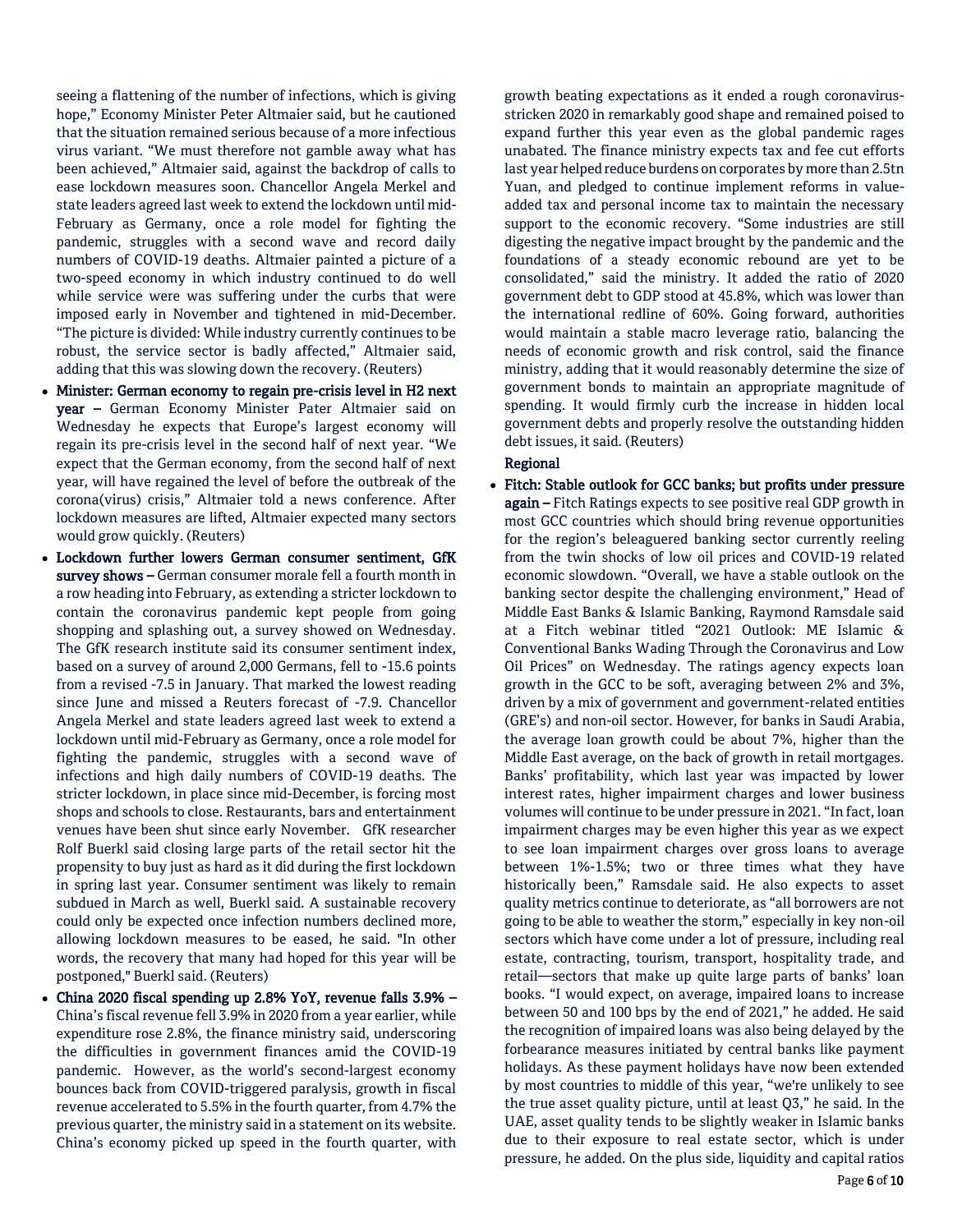are adequate in the region, which are likely to be maintained. "We're expecting that that solid liquidity to be maintained. In fact, in 2020, we saw a slight improvement in liquidity… Clearly liquidity could come under pressure if the pandemic last into the medium term, but certainly, at the moment, that's not our expectation." The banks capital ratios too are adequate for the risks the banks are taking, he added. (Zawya)

- PwC: GCC capital markets show signs of recovery Despite the headwinds brought on by the pandemic, GCC equity capital markets were able to sustain a reasonable level of activity with strong government support and significant stimulus measures globally. With the 'new normal', GCC IPOs have resumed albeit with limited activity. In contrast, the debt market has been highly active and PwC expects the debt market activity to continue in the near future, PwC said in a report. During 2020, initiatives were taken in the Kingdom of Saudi Arabia and UAE to facilitate equity capital market activities on their respective stock exchanges: Tadawul launched its first Derivative Market in 3Q2020 to gain access to a broader spectrum of local and international investors. Saudi Arabia's Capital Market Authority approved the direct listing of Saudi White Cement Company on the Nomu Parallel Market, enabling Tadawul to become the first GCC exchange to allow direct listings, i.e. listings of shares without an offering, with the advantage of less time, cost and effort for entrants. Nasdaq Dubai launched a Growth Market aimed at small and medium-sized companies. It has more relaxed requirements compared to the main board, providing more flexible options to raise capital through IPO. Nasdaq Dubai also signed a cooperation agreement with Hong Kong based Zhongtai Financial International and Beijing Tian Tai Law Firm to encourage and support Chinese companies to list on the exchange. (Zawya)
- Saudi foreign direct investment up in 2020, says Investment Minister – Foreign direct investment (FDI) into Saudi Arabia in 2020 increased from the previous year, Saudi Minister of Investment, Khalid Al-Falih said on Wednesday, without disclosing figures. He was speaking at the Future Investment Initiative (FII) conference in Riyadh. (Reuters)
- Saudi Finance Minister expects domestic debt market to grow further – Saudi Finance Minister, Mohammed Al-Jadaan said on Wednesday he expects Saudi Arabia's domestic debt markets to become more liquid after a large expansion last year. "We have reformed the capital markets both on the equity side and the debt side, and the debt markets liquidity has grown by about 200% during 2020, and we're likely to see even more growth in that area because the market has a depth (and) investors are looking for safe yields and this market provides that," he said. (Reuters)
- Saudi Arabia aims to become next Germany of renewable energy – Saudi Arabia wants to emulate Germany's success with renewable energy and be a pioneer in hydrogen production, as the world's biggest exporter of oil seeks to diversify its economy. "We will be another Germany when it comes to renewables," Energy Minister Prince, Abdulaziz bin Salman said on Wednesday on a panel at the Future Investment Initiative conference in Riyadh. "We will be pioneering." The Kingdom is working with many countries on green and blue hydrogen projects and those to capture carbon emissions, he said. The

green version of the fuel, which produces only water vapor when burned, is made with renewable energy, typically solar and wind power. The blue type is produced from natural gas, with the greenhouse gas emissions being captured so they cannot escape into the atmosphere. While hydrogen is seen as crucial for the switch from oil and gas to cleaner fuels, the technology to make it is still comparatively expensive. (Bloomberg)

- Saudi Arabia's Dollar bond sale attracts \$22bn of demand The Kingdom's \$5bn Eurobond sale drew orders for more than four times to \$22bn on the notes on offer, Saudi Press Agency reported, citing the National Debt Management Center. (Bloomberg)
- Goldman: Saudi Arabia will not erase budget deficit by 2024 Saudi Arabia's budget deficit will narrow into 2024 but the Kingdom is unlikely to balance its books by then as the government forecasts, according to Goldman Sachs Group Inc. "In the medium term, we are cautious regarding the prospects for significant cuts to public spending and see a gradual narrowing of the budget deficit to around 4.1% of gross domestic product in 2024," a London-based Economist at Goldman, Farouk Soussa wrote in a report. "The government, meanwhile, projects a balanced budget in this time frame, suggesting upside risks to our more conservative forecasts." The double shock of lower oil prices and the economic fallout of the Covid-19 pandemic sent the Kingdom's deficit into double digits in 2020. Goldman sees this year's shortfall narrowing significantly to 6.4% of GDP but remaining wider than the government's 4.9% target. In its annual budget announcement, Saudi Arabia said it would cut spending 7.3% in 2021 to SR990bn, while revenue is expected to rise to SR849bn. Goldman's own projection for Saudi revenue is slightly higher at SR880bn, as the bank's oil price assumption for the year stands at \$53 a barrel. More from Goldman: The government's borrowing requirement is expected to be around \$65bn in 2021. The debt burden is expected to keep rising, though only gradually, with domestic issuance seen steadily increasing in the medium term and external issuance floating around \$10bn -\$13bn annually. Non-oil revenue is seen rising on the tripling of value-added tax and a recovery in domestic production. Expenditure is seen flat in contrast to the government's estimate of a 7.3% cut. (Bloomberg)
- PIF and Cosco Shipping agree to buy stake in Sisco's Red Sea Gateway – Saudi Arabia's Public Investment Fund (PIF) and Cosco Shipping Ports agreed to buy Sisco's direct 21.2% stake in its unit, Red Sea Gateway Terminal, for SR556.5mn. The transaction values Red Sea Gateway Terminal at SR3.3bn. The deal will be finalized in 1H2021. Upon completion of deal, PIF and Cosco Shipping will own a combined 40% equity stake. Sisco's 21.2% direct equity stake and 19.8% equity stake of Red Sea Gateway Terminal's other minority shareholders on a pro rata basis. JPMorgan acted as financial advisor for Sisco; the legal advisers include Abdulaziz Alajlan & Partners in association with Baker & McKenzie. (Bloomberg)
- UNICEF signs up Dubai's DP World to help distribute COVID-19 vaccines – The United Nations children's agency UNICEF signed a partnership deal with DP World on Wednesday for the Dubaibased logistics firm to help distribute COVID-19 vaccines. Stateowned DP World, known for its global port operations, will provide transport and storage to UNICEF at no cost, helping low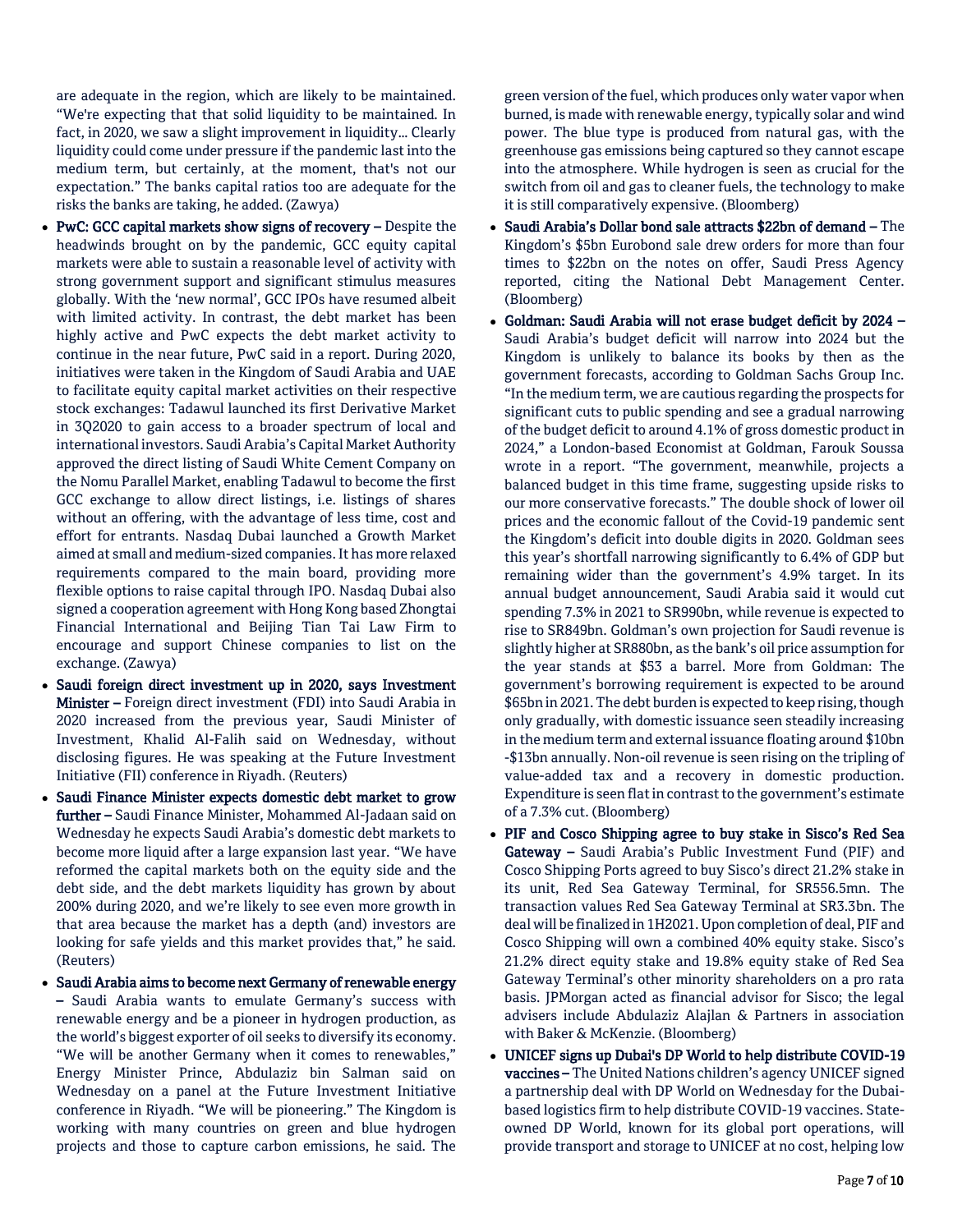and middle-income countries access vaccines, a joint statement said. DP World has a presence across emerging markets, including in Africa and Asia, and its flagship Jebel Ali port in Dubai is the Middle East's biggest transshipment hub. The partnership will support UNICEF's role in procuring and supplying 2 billion doses of COVID-19 vaccines and immunization supplies as part of COVAX, a global COVID-19 vaccine allocation plan with the World Health Organization (WHO). (Reuters)

- Dubai puts more curbs on travel, hospitals as virus cases climb Dubai imposed further restrictions on air travel and hospitals as coronavirus cases continue to climb in the UAE. The Middle East business hub reduced the validity of PCR test to three days from four "irrespective of the country they are coming from," according to a statement. It also made it mandatory to have prior appointments for hospital visits. Travel requirements are effective from January 31. Validity period of PCR tests cut to 72 hours from 96 hours. Pre-travel PCR test mandatory for UAE residents, GCC citizens and visitors arriving in Dubai. Arrivals from certain countries based on the pandemic situation in those countries require an additional test on arrival in Dubai. (Bloomberg)
- EMIRATES's net profit falls 52% YoY to AED6,959.5mn in FY2020 – Emirates NBD Bank (EMIRATES) recorded net profit of AED6,959.5mn in FY2020, registering decrease of 52.0% YoY. Net interest income rose 9.8% YoY to AED16,036.3mn in FY2020. Total operating income rose 3.5% YoY to AED23,210.7mn in FY2020. Total assets stood at AED698.1bn at the end of December 31, 2020 as compared to AED683.3bn at the end of December 31, 2019. Loans and receivables stood at AED387.9bn (+0.8% YoY), while customers' deposits stood at AED377.5bn (-2.1% YoY) at the end of December 31, 2020. Adjusted earnings per share came in at AED1.0 in FY2020 as compared to AED1.68 in FY2019. The bank expects net interest margin of 2.35%-2.45% this year compared to 2.65% last year. It has cited lower interest rate environment in the UAE and rising rates in Turkey. Cost to income is expected to be 35% this year compared to 33.8%. it sees loan growth at low/mid-single digit compared to 1%, sees NPL ratio "increasing" compared to 6.2%. The full impact of COVID-19 impact on credit quality is not expected to be fully evident until future periods. (DFM, Bloomberg)
- EIB's reports net loss of AED482.2mn in FY2020 Emirates Islamic Bank (EIB) reports net loss of AED482.2mn in FY2020. Net income from financing and investment products fell 9.9% YoY to AED1,694.0mn in FY2020. Total operating income fell 21.8% YoY to AED2,088.0mn in FY2020. Total assets stood at AED70.6bn at the end of December 31, 2020 as compared to AED64.8bn at the end of December 31, 2019. Financing receivables stood at AED40.8bn (+8.8% YoY), while customers' deposits stood at AED46.9bn (+3.4% YoY) at the end of December 31, 2020. Loss per share stood at AED0.089 in FY2020 as compared to an earning per share of AED0.195 in FY2019. (DFM)
- ADX plans new listings, derivatives trading in drive to double market cap – The Abu Dhabi Securities Exchange (ADX) plans to double market capitalization over the next three years by increasing liquidity and improving market efficiency, the

exchange said in a statement Wednesday. A new strategy called "ADX One", which includes new listings, launch of derivatives trading and research coverage, aims to adopt best international practices and make the exchange more attractive for foreign investors, the exchange said in a statement Wednesday. The new strategy comes as the market capitalization of companies listed on the ADX rose 40% in 2020 to a record AED750bn. The market value of foreign-owned shares in ADX-listed companies topped AED60bn at the end of December last year. The ADX is the second-largest exchange in the region, behind Saudi Arabia's Tadawul. Among its heavyweight listings are First Abu Dhabi Bank and Etisalat. (Zawya)

- FAB expects underlying operating performance to improve in 2021 – First Abu Dhabi Bank (FAB), which reported a 16% drop in full-profit, expects underlying operating performance to improve this year. It will be driven by a "healthy government/GRE pipeline, continued focus on cross-sell and M&A (Egypt)." Prudent provisioning will continue; it will maintain cost of risk guidance <100bps, sees mid-single digit loan growth. (Bloomberg)
- Oman Electricity Transmission Company tightens guidance for dollar bonds - Oman Electricity Transmission Company has tightened its price guidance for 10-year U.S. dollar-denominated bonds due to launch later on Wednesday to around 6%, a document from one of the banks on the deal showed. The company, owned 51% by Oman via the state-owned Electricity Holding Company (Nama) and 49% by China's State Grid International Development Ltd, had given initial price guidance of 6.25%-6.375% for the bonds. It drew more than \$3.1bn in orders for the debt sale. (Reuters)
- Bahrain clamps down on restaurants and schools to contain COVID-19 – Bahrain will suspend dine-in services at restaurants and cafes and move public and private schools to remote learning for three weeks to contain the spread of the coronavirus, the health ministry said on Wednesday. The Ministry said it had detected a new variant of coronavirus in a number of cases, without specifying which kind. The new lockdown measures will come into effect on Sunday. (Reuters)
- $\bullet$  Investcorp launches fintech investment platform Investcorp has launched a new fintech platform offering its investors access to private equity, real estate and other alternative investment offerings online. The Bahrain-based firm said Investcorp iPartners was developed in collaboration with iCapital Network, a financial technology platform driving access and efficiency in alternative investing for the asset and wealth management industries. Investcorp Co-Chief Executive, Hazem Ben-Gacem said: "While we continue to expand our institutional investor base, Investcorp iPartners will solidify the firm's leading ultrahigh-net-worth investor franchise and expand our reach into the sizable, growing and underpenetrated private wealth market globally in partnership with distributor banks. iPartners further enhances our high-touch client servicing approach which continues to be a cornerstone of our business model and corporate culture." Commenting on the partnership, iCapital Network Chairman and Chief Executive, Lawrence Calcano said: "We are thrilled to be selected to provide the technology to enable Investcorp to provide an efficient and secure platform through which to offer their ultra-high-net-worth investors a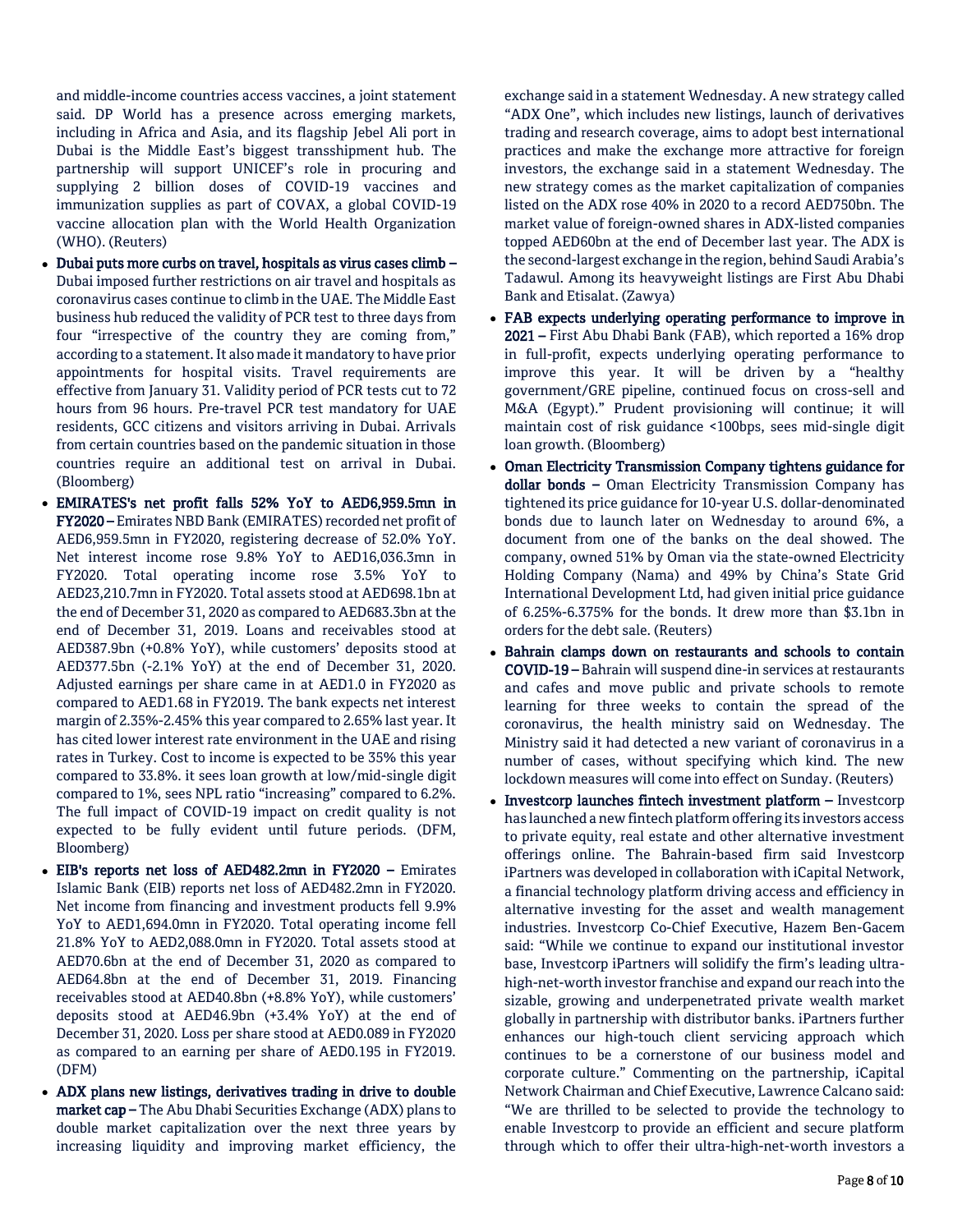broad array of alternative investments including private market direct co-investment opportunities." Investcorp iPartners has been launched in the US and the GCC, with further international expansion underway. The fintech platform is led by Abdul Rahim Saad, Head of global partnerships at Investcorp, who said, "Global alternative investment distribution powered by fintech is underpinned by favorable regulatory, commercial and technological trends." (Zawya)

 Bahrain sells BHD35mn 182-day bills; bid-cover at 4.91x – Bahrain sold BHD35mn of 182-day bills due on August 1, 2021. Investors offered to buy 4.91 times the amount of securities sold. The bills were sold at a price of 98.824, have a yield of 2.35% and will settle on January 31, 2021. (Bloomberg)